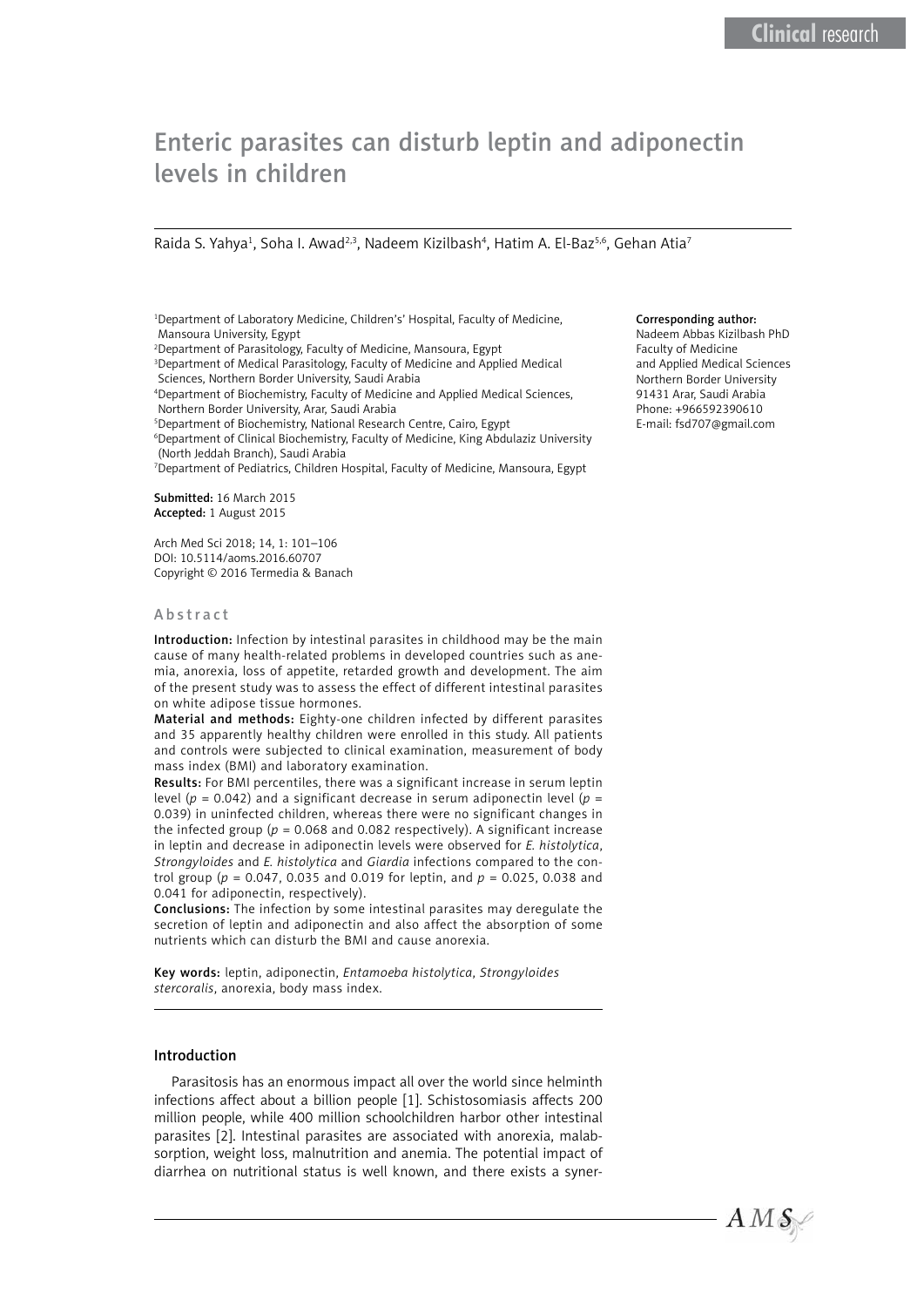gistic relationship between diarrhea and malnutrition [3].

Intestinal mucosal infection by parasites activates mesenteric lymph nodes which are adjacent to adipose tissue. So once the lymph nodes are activated, the adipocytes respond by releasing the so-called adipocytokines to supply energy for the functioning of the lymph nodes [4].

The fecal-oral transmission of *Entamoeba histolytica* usually involves contaminated food or water [5]. The factors that can lead to tissue invasion by *E*. *histolytica* are poorly understood [6]. Virulent *E*. *histolytica* strains can infect intact intestinal mucosa. This infection does not require pre-existing mucosal damage.

Leptin and adiponectin are included among adipocytokines [7]. Leptin is a 16 kDa protein encoded by the ob gene [8]. Leptin is a pleiotropic cytokine-like hormone affecting immunologic reactions and hormone axis regulation [9]. In fact, leptin acts at the hypothalamus level and plays an important role in regulating energy production and expenditure, appetite and hunger, metabolism, and behavior [10]. It is one of the most important hormones that is produced by the adipose tissue [11]. Leptin functions by binding to the leptin receptor. Leptin is released locally within the intestinal mucosa and is implicated in interactions with pro-inflammatory cytokines to control local inflammations [12].

Adiponectin is a 30 kDa protein product of the adipose most abundant gene transcript 1 (apM1) gene with high structural similarity to collagen VIII, X, and complement C1q [13]. Adiponectin has a role in the regulation of energy homeostasis [14]. Adiponectin modulates glucose regulation and fatty acid oxidation [15]. It is secreted from the adipose tissue into the bloodstream and is abundant in the plasma [16]. Levels of adiponectin are inversely related to body fat percentage in adults [17]. The association in infants and young children is less clear.

Infection of some types of intestinal parasites (*Entamoeba histolytica* and *Strongyloides*) can deregulate the secretion of leptin and adiponectin levels and also affect the absorption of some nutrients, which can disturb the body mass index (BMI) and cause anorexia. Parasite-induced anorexia is an acute phase response to infection [18] which is also mediated via cytokine induction of leptin synthesis [19]. This case control study employed 81 pediatric subjects with different parasitic infections and 35 control subjects to elucidate the relation of leptin and adiponectin in children with parasite-induced malnutrition.

## Material and methods

The procedures followed in this case control study on pediatric subjects were in accordance with the ethical standards of the responsible committee on human experimentation (institutional and national) and with the Helsinki Declaration of 1975, as revised in 2000.

## Biometric data

Eighty-one children with parasitic infections, selected from Mansoura University Children Hospital, were enrolled in this study. There were 46 (39.7%) males and 17 (60.3%) females with ages ranging from one to 15 years. Thirty-five apparently healthy volunteers – 15 males (43%) and 20 (57%) females, aged from 5 to 12 years – were taken as controls. Written consent was obtained from parents of children. Height and weight were measured using a portable free-standing stadiometer and an electronic weighing scale (BS-8001). In measurement of weight, each participant was made to stand still in an upright position on the scale. Weight was recorded to the nearest 0.1 kg, whilst height was recorded to the nearest 0.5 cm. Body mass index was calculated as weight (kg) divided by the square of height (m). Based on the Centers for Disease Control and Prevention (U.S.A.) growth charts, BMI was defined at the following levels: normal weight (10<sup>th</sup> percentile  $\leq$  BMI  $\leq$  90<sup>th</sup> percentile), underweight (BMI  $\langle$  10<sup>th</sup> percentile), overweight and obese (BMI > 90<sup>th</sup> percentile).

## Serum testing

Serum level of glucose and lipid profile were measured using a fully automated clinical analyzer (Biolis 24i Premium, Tokyo, Boeki Machinery, Japan). Serum level of leptin was measured using the DRG leptin Sandwich enzyme-linked immunosorbent assay kit [20] (DRG Diagnostics, GmbH, Germany) and serum level of adiponectin using the Ray Bio R Human Adiponectin/Acrp30 ELISA kit [21] (Ray Biotech, Inc. USA). For stool examination, direct smear, the formol-ether concentration method [22] and acid fast stain were used for Coccidea [23]. Gomori's trichrome stain [24] and Weber's trichrome stain for Microsporidia [25] and agar plate culture for *Strongyloides stercoralis* [26] were used.

## Stool testing

The presence of *E*. *histolytica*/*E*. *dispar* trophozoites in stool samples was demonstrated by enzyme-linked immunosorbent assay (ELISA) (E histolytica Test TechLab, Blacksburg, VA, USA). Only fresh samples, obtained no more than 48 h prior to testing, were used. No specimens treated with formalin or any other preservative (SAF or PVA) were included [27].

#### Statistical analysis

Exclusion criteria for the study included patients receiving drugs with known anti-hyperlip-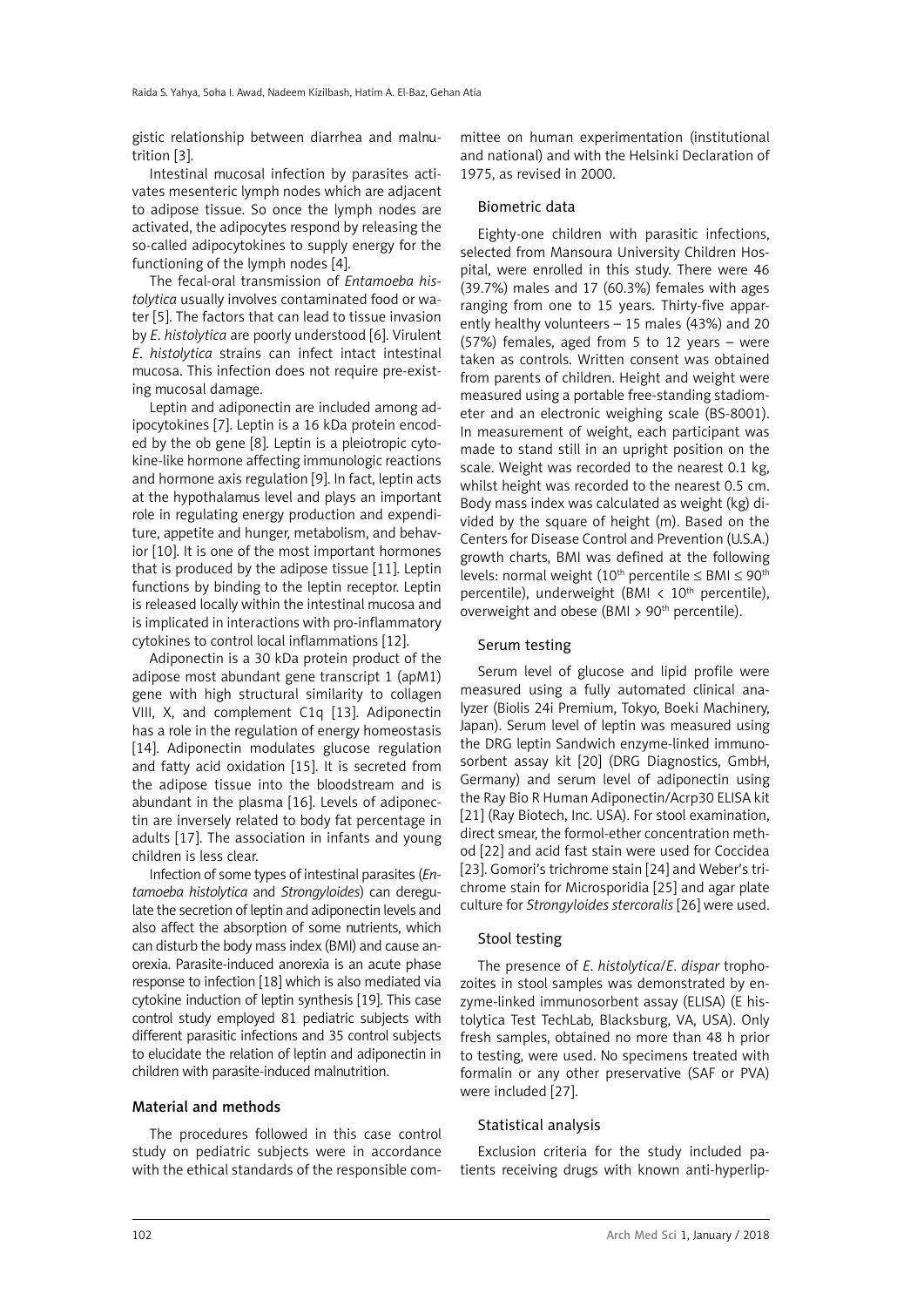| Group    | BMI           | N  | Leptin          | P-value | Adiponectin     | P-value |
|----------|---------------|----|-----------------|---------|-----------------|---------|
| Controls | Under weight  | 10 | $1.38 + 0.87$   | 0.042   | $8.99 + 2.45$   | 0.039   |
|          | Normal weight | 15 | $2.15 \pm 1.68$ |         | $7.97 + 0.34$   |         |
|          | Over weight   | 10 | $3.25 + 0.78$   |         | $6.70 \pm 0.68$ |         |
| Patients | Under weight  | 27 | $2.30 + 1.37$   | 0.068   | $8.10 \pm 2.80$ | 0.082   |
|          | Normal weight | 36 | $2.51 + 1.37$   |         | $6.05 \pm 3.02$ |         |
|          | Over weight   | 18 | $3.43 + 2.10$   |         | $5.60 \pm 2.89$ |         |

Table I. Serum leptin and adiponectin levels in infected children and controls according to BMI percentiles

idemic effect, patients exhibiting thyroid function disorder, patients suffering from diabetes mellitus (DM) and cardiovascular disease. The data was analyzed using the SPSS program, standard version 16. Quantitative data is presented as mean ± standard deviation. Student's *t*-test and ANOVA were used to compare the means. Correlations between variables were evaluated by Pearson's correlation study and a  $p$ -value  $\leq$  0.05 was considered to be statistically significant.

#### Results

Table I shows a significant increase in serum leptin level ( $p = 0.042$ ) and a significant decrease in serum adiponectin level ( $p = 0.039$ ) concerning the BMI percentile in uninfected children but no significant change was found in the group of infected children ( $p = 0.068$  and 0.082 respectively). Figure 1 shows a negative correlation between leptin and adiponectin levels in the patient group  $(r = -0.415, p = 0.001)$ . A significant increase of leptin level and a significant decrease of adiponectin level (Table II) were observed in *E. histolytica*, *Strongyloides* and both *E. histolytica* and *Giardia*  infections compared to the control group  $(p =$ 0.047, 0.035 and 0.019 for leptin and  $p = 0.025$ , 0.038 and 0.041 for adiponectin respectively).

The study found a positive correlation between leptin and fasting blood glucose in both patients  $(r = 0.564, p = 0.045)$  and controls  $(r = 0.783,$ 





 $p = 0.016$ ) and a negative correlation between adiponectin and fasting blood glucose in both patients  $(r = -0.690, p = 0.037)$  and controls (*r* = –0.574, *p* = 0.021) (Table III). Also, plasma leptin concentration had a positive correlation with cholesterol, triglyceride and low-density lipoprotein cholesterol (LDL-C) but a negative correlation with high-density lipoprotein cholesterol (HDL-C) in both the patient group ( $r = 0.693$ ,  $p =$ 0.043; *r* = 0.784, *p* = 0.005; *r* = 0.563, *p* = 0.021;  $r = -0.583$ ,  $p = 0.003$  respectively) and controls (*r* = 0.654, *p* = 0.014; *r* = 0.654, *p* = 0.038; *r* = 0.429,  $p = 0.000$ ;  $r = -0.660$ ,  $p = 0.050$  respectively). On the other hand, plasma adiponectin concentration had a negative correlation with cholesterol, triglyceride and LDL-C but a positive correlation with HDL-C in both the patient

| Parameter                         | N  | Leptin<br>[ng/ml] | P-value | Adiponectin<br>$[\mu g/ml]$ | P-value |
|-----------------------------------|----|-------------------|---------|-----------------------------|---------|
| Controls                          | 35 | $2.35 + 1.03$     |         | $7.81 \pm 1.96$             |         |
| Entamoeba histolytica             | 41 | $2.84 + 1.27$     | 0.047   | $5.43 + 2.60$               | 0.025   |
| Giardia lamblia                   | 8  | $2.15 \pm 0.10$   | 0.088   | $7.43 \pm 2.60$             | 0.091   |
| Strongyloides stercoralis         | 6  | $3.09 \pm 2.30$   | 0.035   | $5.92 \pm 0.48$             | 0.038   |
| Hymenolepis nana                  | 6  | $2.25 + 0.35$     | 0.125   | $6.92 \pm 1.48$             | 0.080   |
| Oxyuris                           | 10 | $2.51 + 0.09$     | 0.069   | $7.97 \pm 3.16$             | 0.103   |
| Entamoeba histolytica and Giardia | 10 | $3.85 + 0.05$     | 0.019   | $5.94 \pm 2.81$             | 0.041   |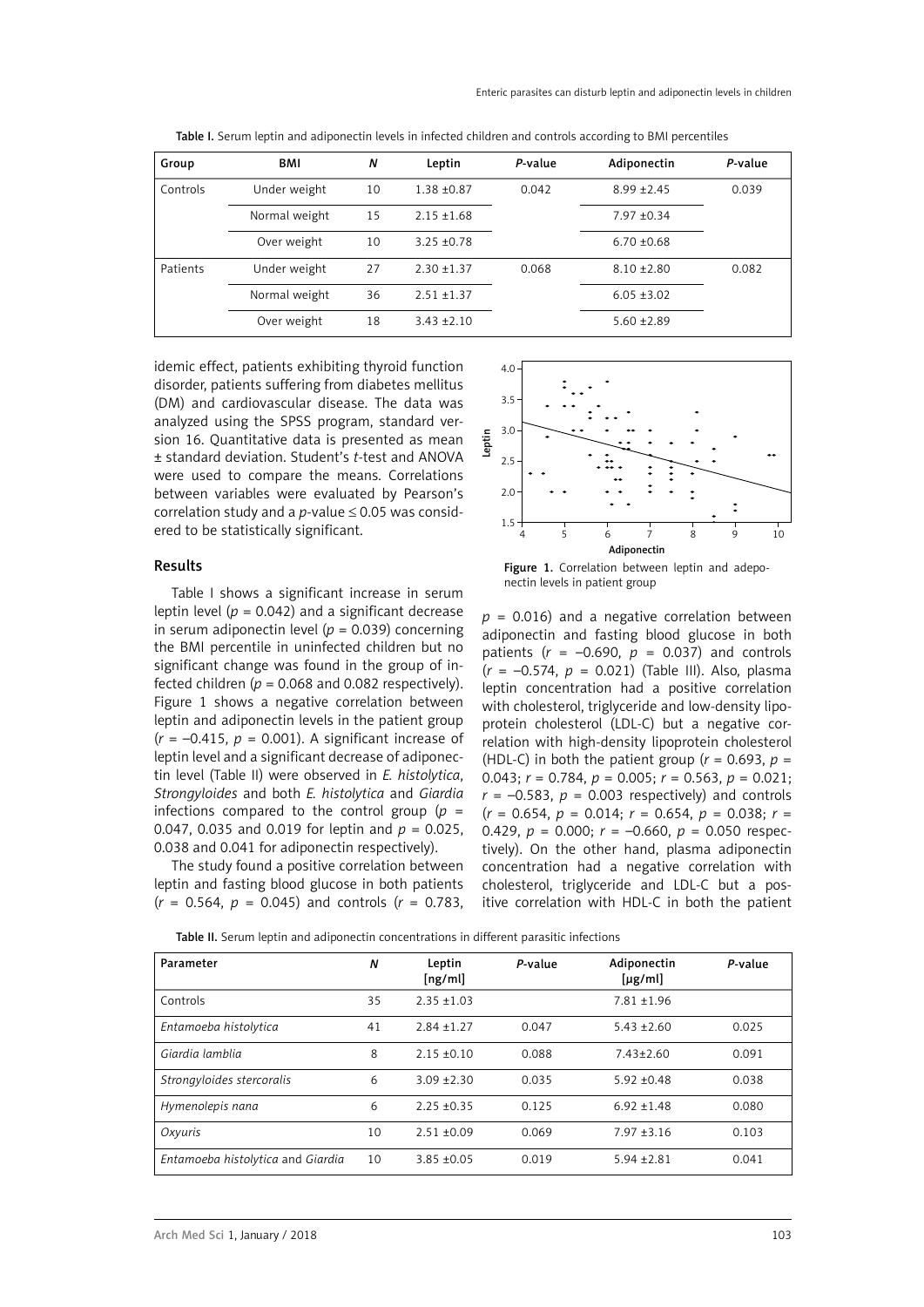| Variable              |                 | Leptin       | Adiponectin  |              |  |
|-----------------------|-----------------|--------------|--------------|--------------|--|
|                       | <b>Patients</b> | Control      | Patients     | Control      |  |
| <b>BMI</b> percentile | $r = 0.086$     | $r = 0.786$  | $r = -0.035$ | $r = -0.532$ |  |
|                       | $p = 0.987$     | $p = 0.001$  | $p = 0.159$  | $p = 0.032$  |  |
| Fasting blood glucose | $r = 0.564$     | $r = 0.783$  | $r = -0.690$ | $r = -0.574$ |  |
|                       | $p = 0.045$     | $p = 0.016$  | $p = 0.037$  | $p = 0.021$  |  |
| Cholesterol           | $r = 0.693$     | $r = 0.654$  | $r = -0.531$ | $r = -0.664$ |  |
|                       | $p = 0.043$     | $p = 0.014$  | $p = 0.001$  | $p = 0.041$  |  |
| Triglyceride (TG)     | $r = 0.784$     | $r = 0.654$  | $r = -0.765$ | $r = -0.951$ |  |
|                       | $p = 0.005$     | $p = 0.038$  | $p = 0.030$  | $p = 0.021$  |  |
| HDL-C                 | $r = -0.583$    | $r = -0.660$ | $r = 0.559$  | $r = 0.631$  |  |
|                       | $p = 0.003$     | $p = 0.050$  | $p = 0.002$  | $p = 0.044$  |  |
| LDL-C                 | $r = 0.563$     | $r = 0.429$  | $r = -0.884$ | $r = -0.894$ |  |
|                       | $p = 0.021$     | p < 0.001    | $p = 0.008$  | $p = 0.021$  |  |

Table III. Correlation between leptin and adiponectin with percentile BMI, fasting blood glucose level, cholesterol level, TG level, HDL-C level and LDL-C level

group (*r* = –0.531, *p* = 0.01; *r* = –0.765, *p* = 0.030;  $r = -0.884$ ,  $p = 0.008$ ;  $r = 0.559$ ,  $p = 0.002$  respectively) and controls  $(r = -0.664, p = 0.041;$ *r* = –0.951, *p* = 0.021; *r* = –0.894, *p* = 0.021; *r* = 0.631,  $p = 0.044$ ).

# Discussion

Leptin and its receptor are present in the human gastric mucosa. In the human stomach, leptin is produced by the pepsinogen-secreting chief cells of the fundic mucosa. In terms of physiological function, gastric leptin may be involved in the short-term control of satiety, acting in synergy with cholecystokinin (CCK) via vagal afferent fibers in rats [28]. Leptin is secreted into the gastric juice and has a biological effect on food digestion and absorption [29].

The results show that there is a direct relationship between infection and malnutrition (indicated by a low BMI percentile). Indeed, the prevalence of underweight is increasing in the world. This might be due to greater concern about body image among children and adolescents, consuming foods with low nutritional value and also infection [30]. Infection leads to reduced dietary intake and intestinal absorption, while malnutrition leads to infection by inducing alterations in host immune function [2]. Adipose tissue has an active role in regulating energy homeostasis, lipid and glucose metabolism as well as autoimmunity and inflammatory processes [31]. The adipocytokines adiponectin and leptin have emerged as the most abundant adipocyte products that link nutrition to immunity [12, 32].

In the present study, there was a significant positive correlation between leptin and BMI percentile in uninfected children, but this significant correlation disappeared in the group of infected children. This agreed with Lõhmus *et al.* [33], who claimed a possible effect of parasites on leptin

secretion. On the other hand, many experimental studies have shown that leptin levels increase during parasitic infection [34]. This contradictory result may be due to, in children, serum leptin levels being low in many forms of malnutrition; and then those children are susceptible to opportunistic infection [35].

A significant negative correlation between adiponectin and BMI percentile is also observed in uninfected children, but this is not observed in infected children. Matsubara *et al.* [36] also observed that serum adiponectin levels are reduced in obesity and plasma adiponectin concentration was inversely correlated with leptin concentrations in nondiabetic normal weight and obese women. Fantuzzi [37] found reduced adiponectin levels in chronic low grade inflammation associated with visceral obesity, or metabolic syndrome, or type II DM, while there is an elevated adiponectin level in most chronic inflammatory and autoimmune diseases. In those (latter) patients the increased adiponectin level is independent of BMI.

A significant increase of leptin and decrease in adiponectin in *E. histolytica*, *Strongyloides* and simultaneous *E. histolytica* and *Giardia* infections has been observed. This can be attributed to the fact that those intestinal parasites may cause damage of intestinal mucosa such as ulceration, shortening of intestinal villi and dilation of crypts which can activate mesenteric lymph nodes then activate adjacent adipose tissues to secrete leptin [4]. Leptin is important in immunity to the enteric pathogens such as *E*. *histolytica* [38]. In addition to the pro-inflammatory effects on the immune system, leptin may also promote regeneration and inhibition of apoptosis of intestinal epithelium [39] as well as stimulating mucin secretion [40] and maintaining intestinal morphology [41]. Also, leptin has a role as an eosinophil survival factor in humans [42]. Eosinophil has a very significant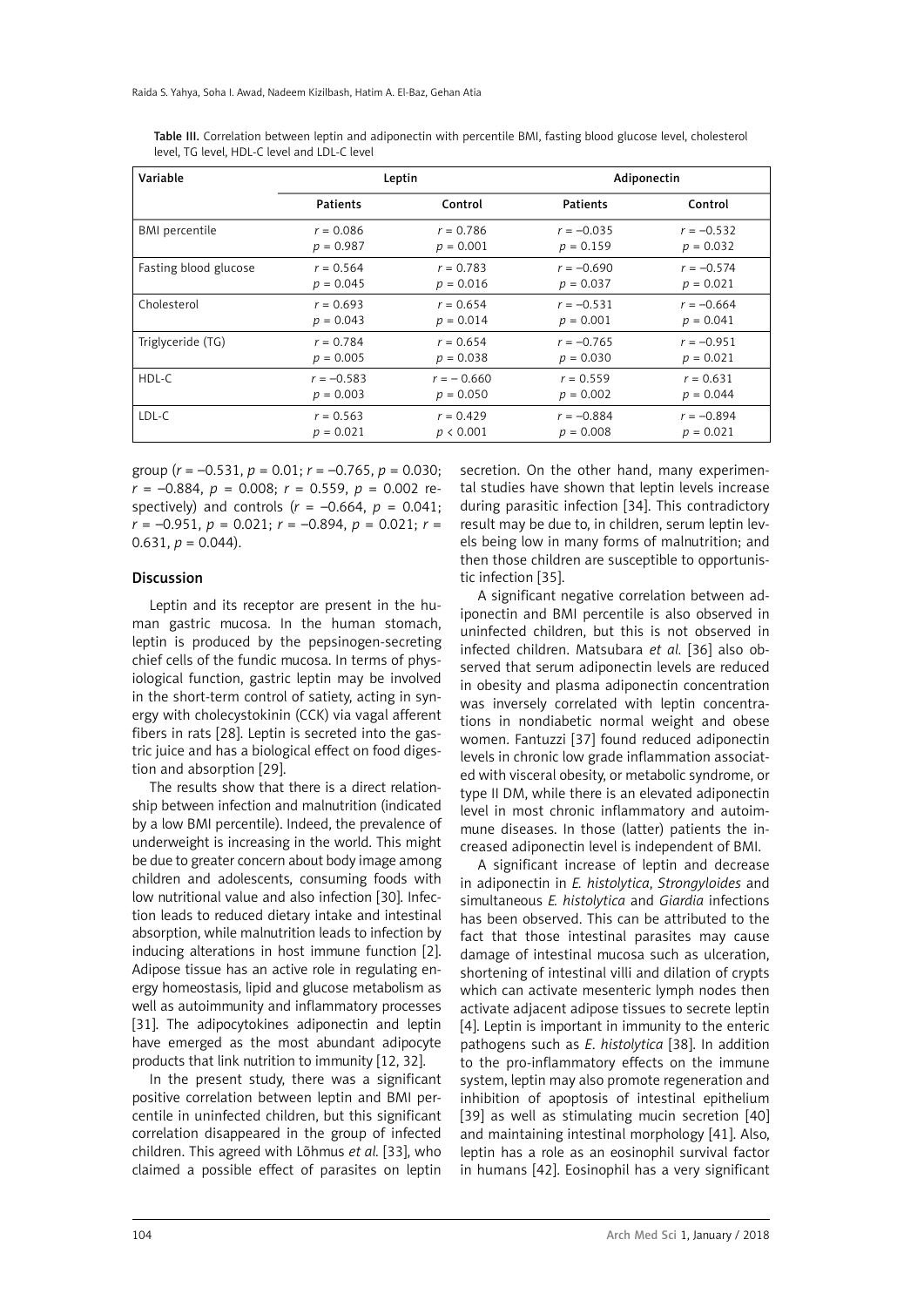role in host defense against parasitic infection. The level of eosinophilia is relative to the extent of pathology due to tissue invasion by parasites [43]. This may explain the significant increase of leptin in *E. histolytica* and *Strongyloides*, which have marked tissue invasion and pathology, and the absence of this significant increase in *Giardia*, *Hymenolepis nana*, and *Oxyuris*, which has no or minimal tissue invasion, and reappearance of a significant increase in both *E. histolytica* and *Giardia* infection because of tissue invasion by *E. histolytica.*

The study found a negative correlation between leptin and adiponectin in the patient group. Matsubara *et al.* [36] observed hypoadiponectinemia and hyperleptinemia in non-diabetic obese women, and a significant inverse relationship between plasma adiponectin and leptin concentrations that was independent of age, BUN, blood pressure, body composition, lipid and insulin resistance. Smith *et al.* [44] found a strong relationship between leptin, adiponectin, and abdominal obesity with increased cardiovascular disease (CVD) risk.

Many authors have reported a positive correlation between leptin and glucose in healthy nondiabetic subjects [45]. Eizadi *et al.* [46] also reported that serum adiponectin level is negatively correlated with fasting blood glucose and positively with insulin and β-cell function. This similarity may be due to the choice of healthy children and exclusion criteria used in this study. Also, it is known that leptin and adiponectin control blood glucose level. Decreased adipose tissue glucose metabolism leads to decreased leptin and increased adiponectin, whereas increased adipose tissue glucose metabolism after refeeding leads to the reverse [46].

In this study, plasma leptin concentration showed a positive correlation with cholesterol, triglycerides (TG) and LDL-C but a negative correlation with HDL-C in both the patient group and controls. In contrast, plasma adiponectin concentration showed a negative correlation with cholesterol, TG and LDL-C but a positive correlation with HDL-C. This agreed with Wu *et al.* [47], who found that leptin was significantly correlated with TG, LDL-C, and Apo-B but negatively correlated with HDL-C and apoprotein A<sub>1</sub> (Apo-A<sub>1</sub>). However, Banerji *et al*. [48] found no correlation between leptin and plasma lipids. These contradictory results may be due to different methodologies used. Cnop *et al.* [49] noted that adiponectin was negatively correlated with plasma TG and positively correlated with HDL-C. This may be attributed to the fact that adiponectin increases fat oxidation, leading to reduced levels of fatty acids and tissue triglycerides [50].

In conclusion, both leptin and adiponectin play a role in enteric parasitosis by modulating body immunity, food intake and blood chemistry. Infection of some types of intestinal parasites (*Entamoeba histolytica* and *Strongyloides*) may deregulate the secretion of leptin and adiponectin levels and also affect the absorption of some nutrients which can disturb the BMI and cause anorexia. Further studies are needed to identify their exact role in enteric parasitosis.

## Conflict of interest

The authors declare no conflict of interest.

#### References

- 1. Muriuki SMK, Murugu RK, Munene E, Karere GM, Chai DC. Some gastro-intestinal parasites of zoonotic (public health) importance commonly observed in old world non-human primates in Kenya. Acta Tropica 1998; 71: 73-82.
- 2. Katona P, Apte KJ. The interaction between nutrition and infection. Clin Infect Dis 2008; 46: 1582-8.
- 3. Yip R, Sharp TW. Acute malnutrition and high childhood mortality related to diarrhea. JAMA 1993; 270: 587-90.
- 4. Desreumaux P, Ernst O, Geboes K, et al. Inflammatory alterations in mesenteric adipose tissue in Crohn's disease. Gastroenterology 1999; 117: 73-81.
- 5. Ligon BL. Infectious diseases that pose specific challenges after natural disasters: a review. In: Seminars in pediatric infectious diseases. Vol. 17. No. 1. WB Saunders, Philadelphia, USA 2006.
- 6. Zhang Z, Wang L, [Seydel KB](http://www.ncbi.nlm.nih.gov/pubmed/?term=Seydel KB%5BAuthor%5D&cauthor=true&cauthor_uid=10931347), et al. Entamoeba histolytica cysteine proteinases with interleukin 1 beta converting enzyme (ICE) activity cause intestinal inflammation and tissue damage in amoebiasis. Mol Microbiol 2000; 37: 542-8.
- 7. Peterlin BL, Bigal ME, Tepper SJ, Urakaze M, Sheftell FD, Rapoport AM. Migraine and adiponectin: is there a connection? Cephalalgia 2007; 27: 435-46.
- 8. Zhang Y, Proenca R, Maffei M, Barone M, Leopold L, Friedman JM. Positional cloning of the mouse obese gene and its human homologue. Nature 1994; 372: 425-32.
- 9. Monajemzadeh M, Ashtiani MT, Sadrian E, et al. Variation in plasma leptin levels in young Iranian children with cystic fibrosis. Arch Med Sci 2013; 9: 883-7.
- 10. [Anagnostis P,](http://www.ncbi.nlm.nih.gov/pubmed/?term=Anagnostis P%5BAuthor%5D&cauthor=true&cauthor_uid=23847667)  [Vakalopoulou S](http://www.ncbi.nlm.nih.gov/pubmed/?term=Vakalopoulou S%5BAuthor%5D&cauthor=true&cauthor_uid=23847667),  [Charizopoulou M](http://www.ncbi.nlm.nih.gov/pubmed/?term=Charizopoulou M%5BAuthor%5D&cauthor=true&cauthor_uid=23847667), et al. Is there any association between leptin levels and bone mineral density in haemophiliac men? [Arch Med](http://www.ncbi.nlm.nih.gov/pubmed/23847667) [Sci](http://www.ncbi.nlm.nih.gov/pubmed/23847667) 2013; 9: 459-65.
- 11. Brennan AM, Mantzoros CS. Drug insight: the role of leptin in human physiology and pathophysiologyemerging clinical applications. Nat Clin Pract Endocrinol Metab 2006; 2: 318-27.
- 12. Matarese G, Moschos S, Mantzoros CS. Leptin in immunology. J Immunol 2005; 174: 3137-42.
- 13. Ouchi N, Kihara S, Arita Y, et al. Novel modulator for endothelial adhesion molecules: adipocyte-derived plasma protein adiponectin. Circulation 1999; 100: 2473-6.
- 14. Kubota N, Yano W, Kubota T, et al. Adiponectin stimulates AMP-activated protein kinase in the hypothalamus and increases food intake. Cell Metab 2007; 6: 55-68.
- 15. Díez JJ, Iglesias P. The role of the novel adipocytederived hormone adiponectin in human disease. Eur J Endocrinol 2003; 148: 293-300.
- 16. Chen J, [Tan B,](http://www.ncbi.nlm.nih.gov/pubmed/?term=Tan B%5BAuthor%5D&cauthor=true&cauthor_uid=16570162) [Karteris E](http://www.ncbi.nlm.nih.gov/pubmed/?term=Karteris E%5BAuthor%5D&cauthor=true&cauthor_uid=16570162), et al. Secretion of adiponectin by human placenta: differential modulation of ad-